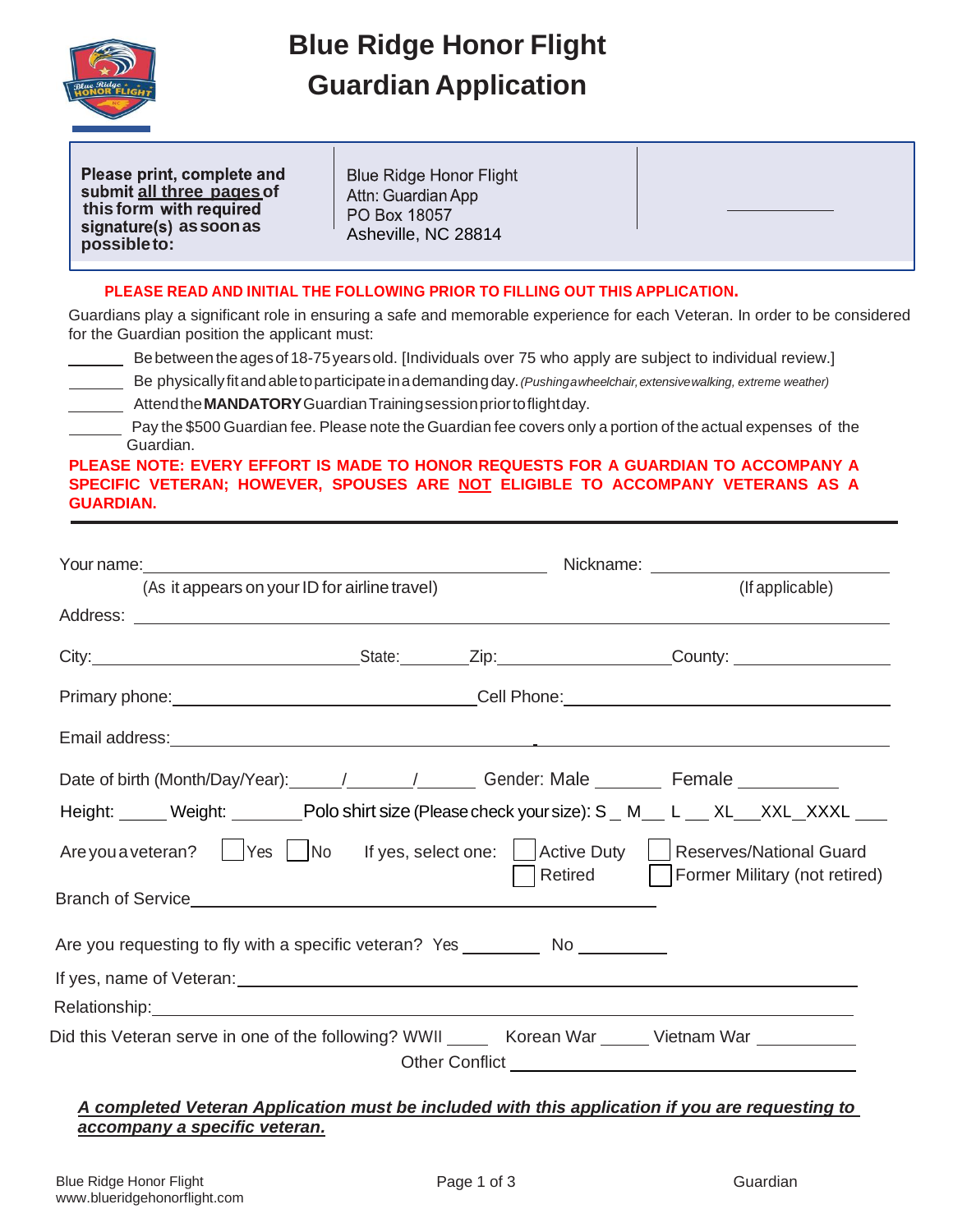| Yes<br>Can you lift 50 pounds?<br>No<br>*As the flight day progresses, we have found that Veterans need more assistance with ambulation and transfers.<br>Can you push a wheelchair all day?<br>$ $ $ $ Yes<br>No                                                                                                                                                                                                                       |
|-----------------------------------------------------------------------------------------------------------------------------------------------------------------------------------------------------------------------------------------------------------------------------------------------------------------------------------------------------------------------------------------------------------------------------------------|
| Can you easily maneuver in tight spaces to assist Veteran in need?<br>(Airplane, bathrooms, charter bus)<br>Yes<br>No                                                                                                                                                                                                                                                                                                                   |
|                                                                                                                                                                                                                                                                                                                                                                                                                                         |
|                                                                                                                                                                                                                                                                                                                                                                                                                                         |
| Yes<br>No<br>Do you smoke?                                                                                                                                                                                                                                                                                                                                                                                                              |
| Yes<br>Do you have diabetes?<br>No<br>Pill<br>If yes, how do you control it?<br>  Insulin<br>Diet controlled                                                                                                                                                                                                                                                                                                                            |
| Do you currently have, or have you had a history of heart problems?<br>Yes<br><b>No</b><br><u> 1980 - Jan Samuel Barbara, martin di sebagai personal di sebagai personal di sebagai personal di sebagai per</u><br>If yes, please explain:                                                                                                                                                                                              |
| Do you have a history of seizures?     Yes     No                                                                                                                                                                                                                                                                                                                                                                                       |
| Do you have any physical disabilities or limitations?<br> Yes<br><b>No</b>                                                                                                                                                                                                                                                                                                                                                              |
| Do you have motion sickness?<br>No<br>Yes                                                                                                                                                                                                                                                                                                                                                                                               |
| <b>COVID-19:</b> Have you received a COVID-19 Vaccination/Booster? Yes _______ No ____<br>PLEASE INCLUDE A COPY OF YOUR VACCINATION CARD WITH THIS APPLICATION. THIS WILL REMAIN<br><b>CONFIDENTIAL WITH OUR MEDICAL TEAM.</b><br>Have you contracted COVID-19? Yes _______ No ______ If so, when? ________________<br>and the control of the control of the control of the control of the control of the control of the control of the |
|                                                                                                                                                                                                                                                                                                                                                                                                                                         |
| In Case of an Emergency, please Contact:                                                                                                                                                                                                                                                                                                                                                                                                |
|                                                                                                                                                                                                                                                                                                                                                                                                                                         |
| Please list one personal reference who is NOT a relative:<br>Name: Name:                                                                                                                                                                                                                                                                                                                                                                |
|                                                                                                                                                                                                                                                                                                                                                                                                                                         |

What is your current profession, or if retired, what was your most recent work experience?